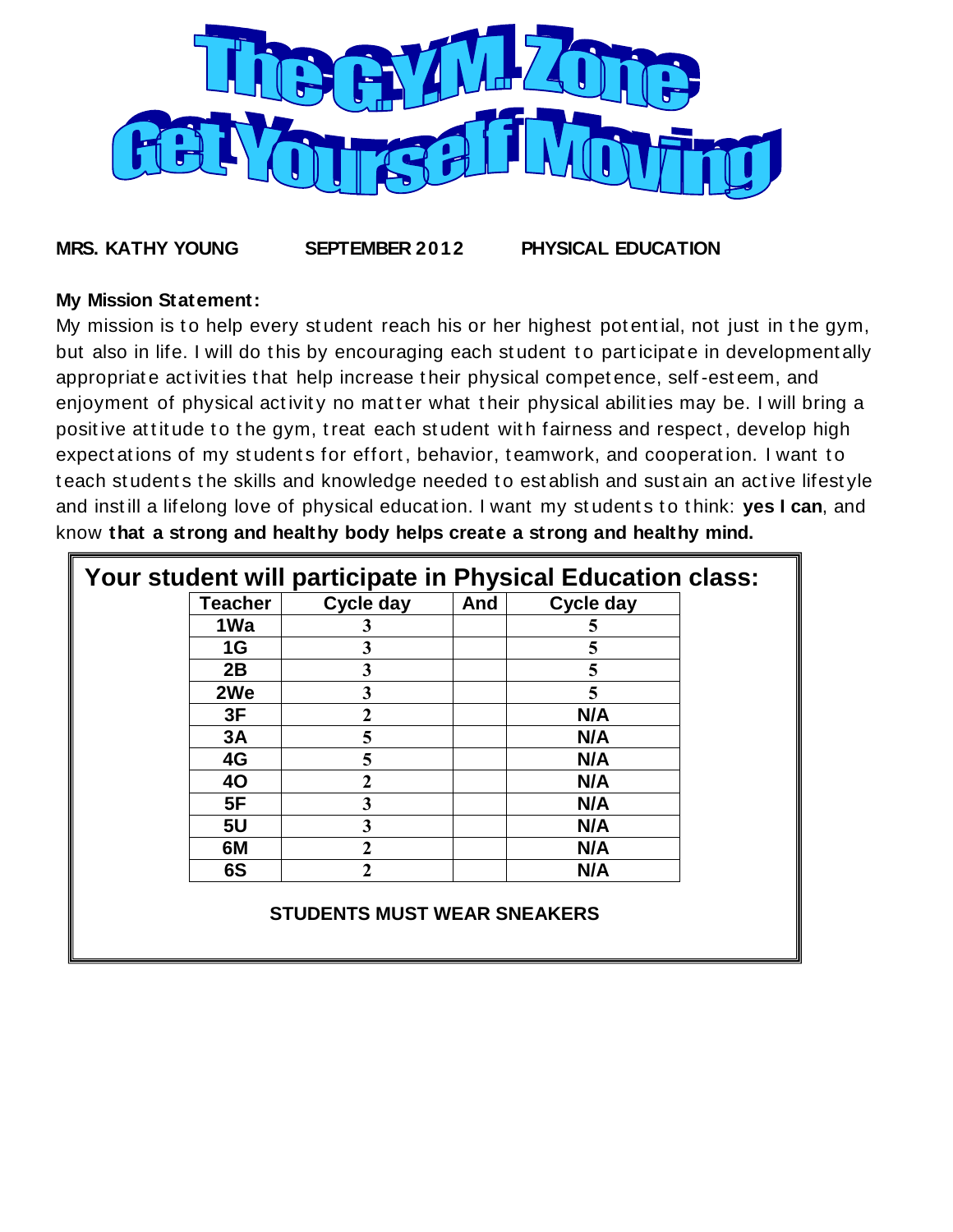# **GIMME A HIGH FIVE! EVERYONE wears sneakers EVERYONE shows cooperation and respect EVERYONE is in control EVERYONE thinks safety 1st EVERYONE plays fair and by the rules**

**HELP NEEDED!** On Tues. and Thurs. during lunch recess, we need 2-4 parents to supervise our RECESS MILEAGE CLUB. Int erest ed? **Contact Mrs. Young 284-4128 ext. 3431 or at kathy.young@pennmanor.net.**

### **WHY YOUR CHILD NEEDS PHYSICAL EDUCATION**

The benefits of regular physical activity include:

- Reduces the risk for obesity, diabetes and other chronic diseases
- Assists in improved academic performances
- $\bullet$  Helps children feel better about themselves
- Reduces the risk for depression and the effects of stress
- Helps children prepare to be productive and healthy
- **IMPROVES OVERALL QUALITY OF LIFE!**



During this school year your child will participate in

development ally appropriat e act ivit ies t hat help increase t heir physical **competence, selfesteem and enjoyment of physical activity no matter what their physical abilities may be. I want every child to LOVE PHYSICAL EDUCATION!**

## **PM Physical Fitness Tests**

Students in grades 3-6 will perform the 5 fitness tests during the 1 $\mathrm{^{st}}$  and 2<sup>nd</sup> marking periods.

QuickTime™ and a decompressor are needed to see this picture.

- **Mile run**
- **Curl-ups**
- **pull ups**
- **Shuttle run**
- **Sit and reach**

St udents scoring 50% and above on ALL tests = MERIT WINNER.

85% and above on ALL t est s **= CHAMPION WINNER.**

**Students also have an opportunity to break existing school records in the testing events!**

Students in 1<sup>st</sup> and 2<sup>nd</sup> grades are learning that exercise grows brain cells by using movement to reinforce academic concepts. Your student can expect to begin working on fundamental movement s, locomot or skills, balancing skills, short jump ropes, scoot er explorat ion, ball handling skills and low organizat ional games. We will do many act ivit ies t hat will incorporat e cross lat eral movement s (crossing t he midline). St udies have shown t hat t his t ype of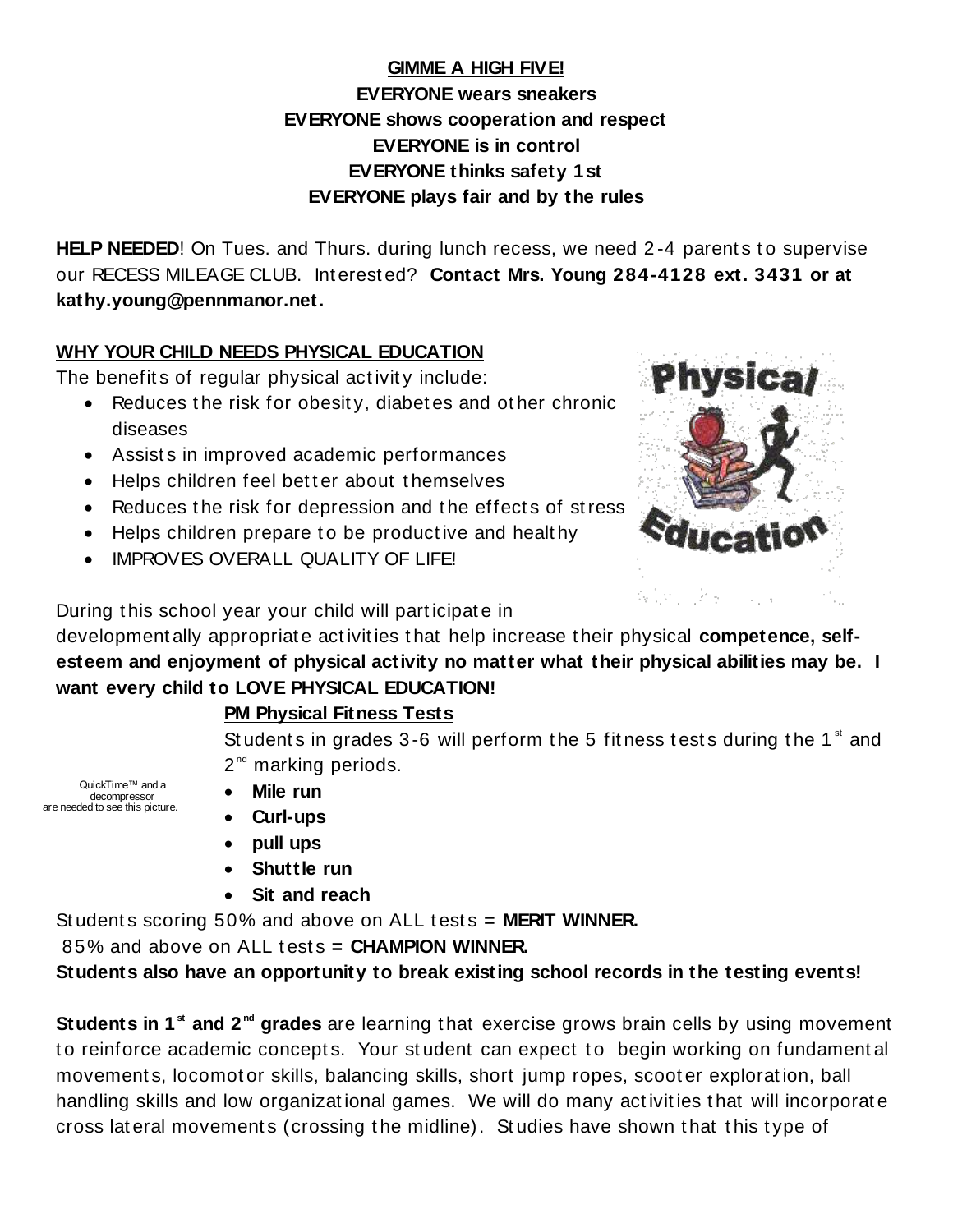movement organizes and energizes the brain. Therefore, these activities that cross the midline, st rengt hen and prepare t he brain for learning.

### **The Grading System in Physical Education**

Students will be graded in two areas during Physical Education class, effort and skill. In each area there are four levels of performance:

#### **O=outstanding, G=good, S=satisfactory and N=needs improvement.**

**Effort is defined as:** the student demonstrates an understanding of class rules and works to the best of his or her ability.

**Skill is defined as:** the student demonstrates an understanding of ideas and activities taught, through participation in class activities.



**Wear sneakers and socks**

**Wear clothes that encourage free movement**

**Please purchase " athletic sneakers " and stay away from slip on shoe, clog sneakers, zipper sneakers, and platform or raised heel sneakers. Toes and heels must be completely enclosed. Your child will be safe only in sneakers that stay on their feet!**

**Can your child tie their own shoes?** Be sure to teach your children how to do this, even t hough alt ernat ives are available. Velcro shoes and elast ic " no lace" laces may be fun for your kids, but they'll have to learn how to tie their shoes eventually, and basic knot and bow tying is a good skill to know. Learning to tie one's own shoes is still considered to be a milest one that children should master by 5 or 6 years of age.

Here is a poem by Lisa Wilkinson, from Loveville School in Loveville, MD. Maybe this "trick" will make tying shoes fun for your child!

**Criss Cross and go under the bridge Then you got to pull it tight. Make a loop but keep a long tail That is how to do it right Then you take the other string and you wrap it 'round the loop Pull it through the hole Now you got the scoop Criss Cross and go under the bridge (this is where you tie the loops together) Now you made a Double Knot!** Lisa Wilkinson Loveville School, Loveville, MD USA